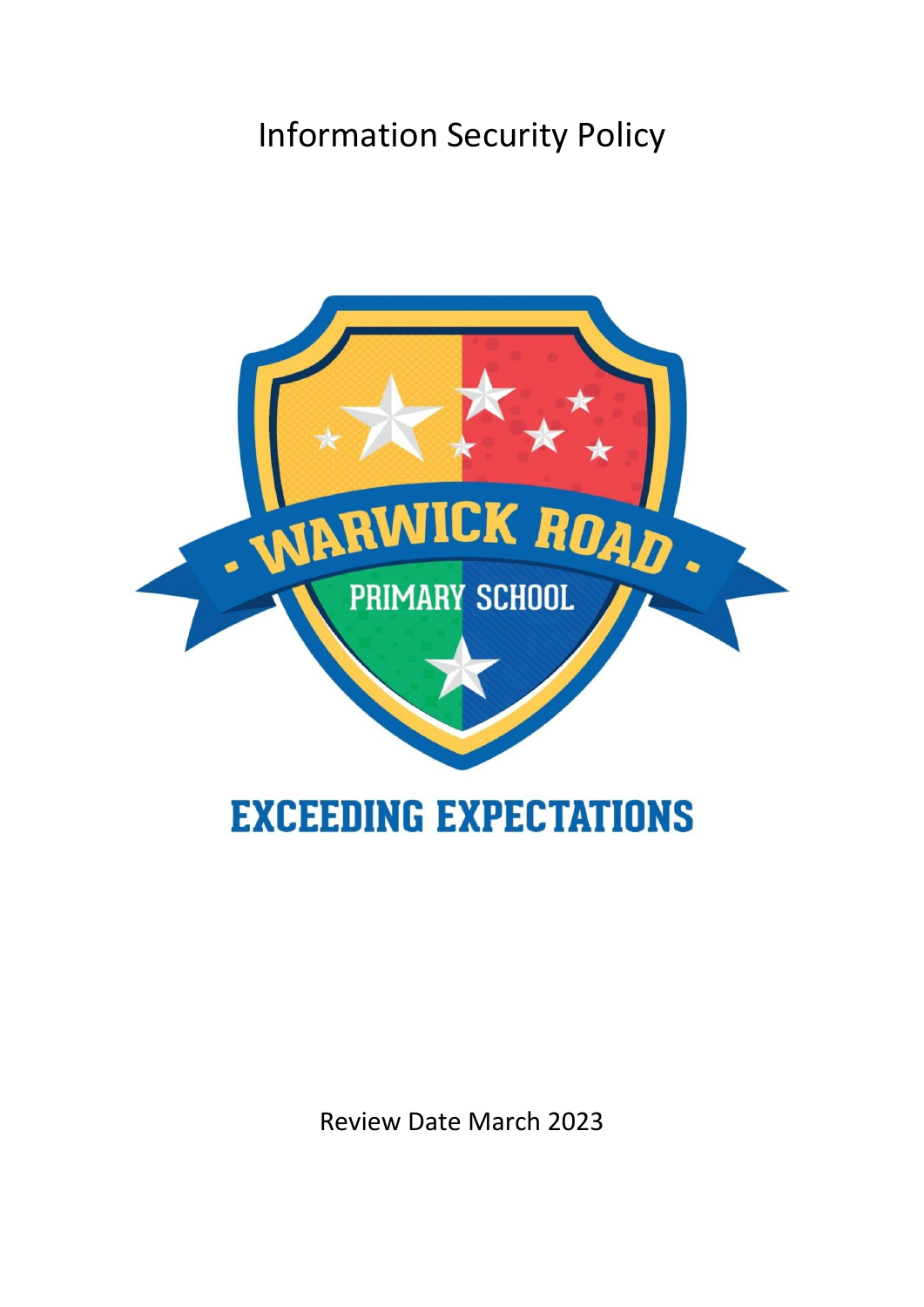# **Introduction**

In May 2018 the General Data Protection Regulation (GDPR) and the Data Protection Act 2018 (DPA) became enforceable across the United Kingdom. As part of Warwick Road Primary School's programme to comply with the new legislation it has written a new suite of Information Governance policies.

The Information Security Policy outlines the School's organisational security processes and standards. The policy is based upon the sixth principle of the GDPR which states organisations must protect the personal data, which it processes, against unauthorised loss by implementing appropriate technical and organisational measures. This policy has been written using the security framework recommended by ISO: 27000:1 (internationally recognised information Security standard).

This policy should be read in conjunction with the other policies in the School's Information Governance policy framework with particular focus on the Acceptable Use Policy and the Information Security Incident Reporting Policy see appendix 1 and 2.

# **Scope**

All policies in the Information Governance policy framework apply to all School employees, any authorised agents working on behalf of the School, including temporary or agency employees, and third party contractors.

Individuals who are found to knowingly or recklessly infringe these policies may face disciplinary action.

The policies apply to information in all forms including, but not limited to:

- Hard copy or documents printed or written on paper,
- **Information or data stored electronically, including scanned images,**
- Communications sent by post/courier or using electronic means such as email, fax or electronic file transfer,
- Information or data stored on or transferred to removable media such as CD, DVD, USB storage device or memory card,
- **Information stored on portable computing devices including mobile phones,** tablets, cameras and laptops,
- Speech, voice recordings and verbal communications, including voicemail,
- **Published web content, for example intranet and internet,**
- Photographs and other digital images.

# **Access Control**

The School will maintain control over access to the personal data that it processes.

These controls will differ depending on the format of the data and the status of the individual accessing the data. The School will maintain an audit log detailing which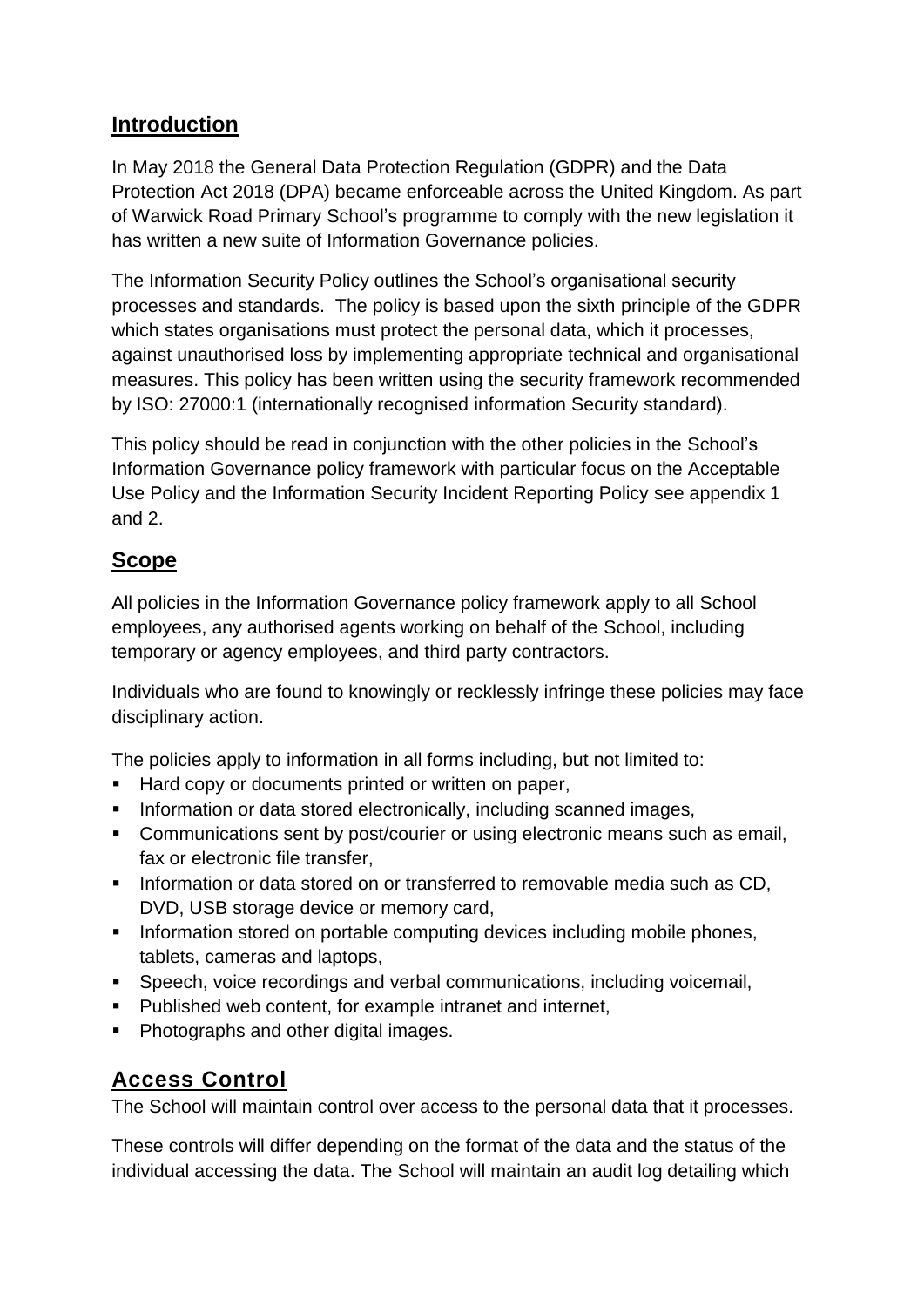individuals have access to which systems (both electronic and manual). This log will be maintained by Karen Darby

#### *Manual Filing Systems*

Access to manual filing systems (i.e. non-electronic systems) will be controlled by a key management system. All files, that contain personal data, will be locked away in lockable storage units, such as a filing cabinet or a document safe, when not in use.

Keys to storage units will be locked in a pin-operated key safe. School Office staff will be responsible for giving individuals access to the key safe. Access will only be given to individuals who require it to carry out legitimate business functions.

#### *Electronic Systems*

Access to electronic systems will be controlled through a system of user authentication. Individuals will be given access to electronic filing systems if required to carry out legitimate functions. A two tier authentication system will be implemented across all electronic systems. The two tiers will be user and unique Password.

Individuals will be required to change their password on Integris G2 every 90 days and user names will be suspended either when an individual is on long term absence or when an individual leaves employment of the School.

#### *Software and Systems Audit Logs*

The School will ensure that all software and systems have inbuilt audit logs so that the School can ensure it can monitor what employees and users have accessed and what changes may have been made. Although this is not a preventative measure it does ensure that the integrity of the data can be assured and also deters individuals from accessing records without authorisation.

#### *Data Shielding*

The School allows employees to access the personal data of family members providing it is for a lawful purpose. Employees should declare, upon employment, whether they are aware of any family members who are registered at the School and a register is kept in the School Office. If this information changes ie a new pupil starts at the school, the employee must declare this and the register will be updated.

Employees who knowingly do not declare family members registered at the School may face disciplinary proceedings and may be charged with an offence under Section 170 of the Data Protection Act 2018 (unauthorised access to information).

#### *External Access*

On occasions the School will need to allow individuals, who are not employees of the School, to have access to data systems. This could be, for example, for audit purposes, to fulfil an inspection, when agency staff have been brought in, or because of a Partnership arrangement with another School the Headteacher is required to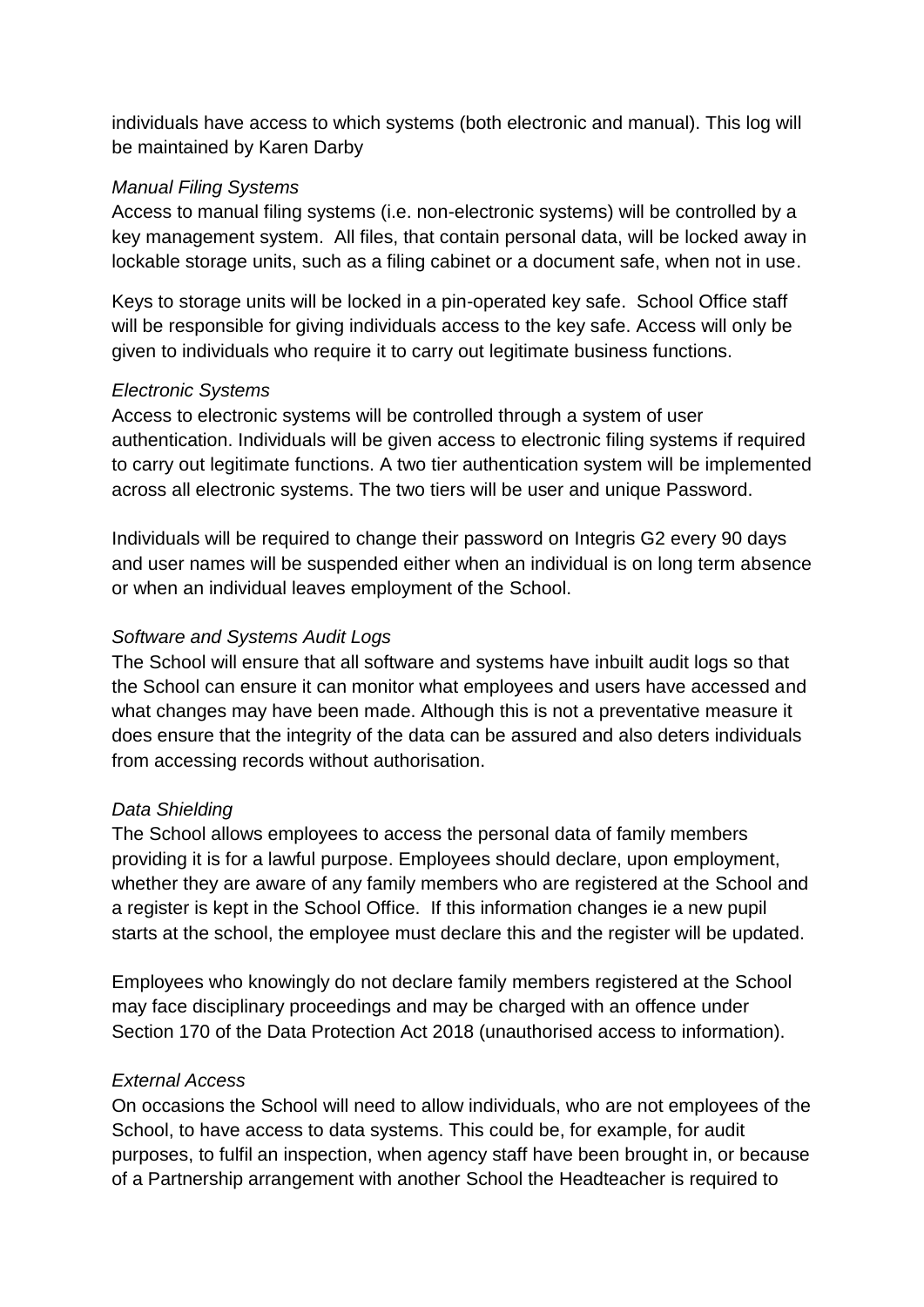authorise all instances of third parties having access to systems. If the above individual is not available to authorise access, then access can also be authorised by the Business Manager.

An access log, detailing who has been given access to what systems and who authorised the access, will be maintained by the School.

# **Physical Security**

The School will maintain high standards of Physical Security to prevent unauthorised access to personal data. The following controls will be maintained by the School:

#### *Clear Desk Policy*

Individuals will not leave personal data on desks, or any other working areas, unattended and will use the lockable storage units provided to secure personal data when not in use.

#### *Alarm System*

The School will maintain a security alarm system at its premises so that, when the premises are not occupied, an adequate level of security is still in operation.

#### *Building Access*

External doors to the premises will be locked when the premises are not occupied. Only authorised employees will be issued fobs to access the building premises. The Business Manager will be responsible for authorising key distribution and will maintain a log of key holders.

#### *Internal Access*

Internal areas, which are off limits to pupils and parents, will be kept locked and only accessed through pin numbers or keys. Pin numbers will be changed periodically.

#### *Visitor Control*

Visitors to the School will be required to sign in using the Inventory system and state their name, organisation, car registration (if applicable) and nature of business. Visitors will be escorted throughout the School and will not be allowed to access restricted areas without employee supervision.

## **Environmental Security**

As well as maintaining high standards of physical security, to protect against unauthorised access to personal data, the School must also protect data against environmental and natural hazards such as power loss, fire, and floods.

It is accepted that these hazards may be beyond the control of School but the School will implement the following mitigating controls:

*Back Ups*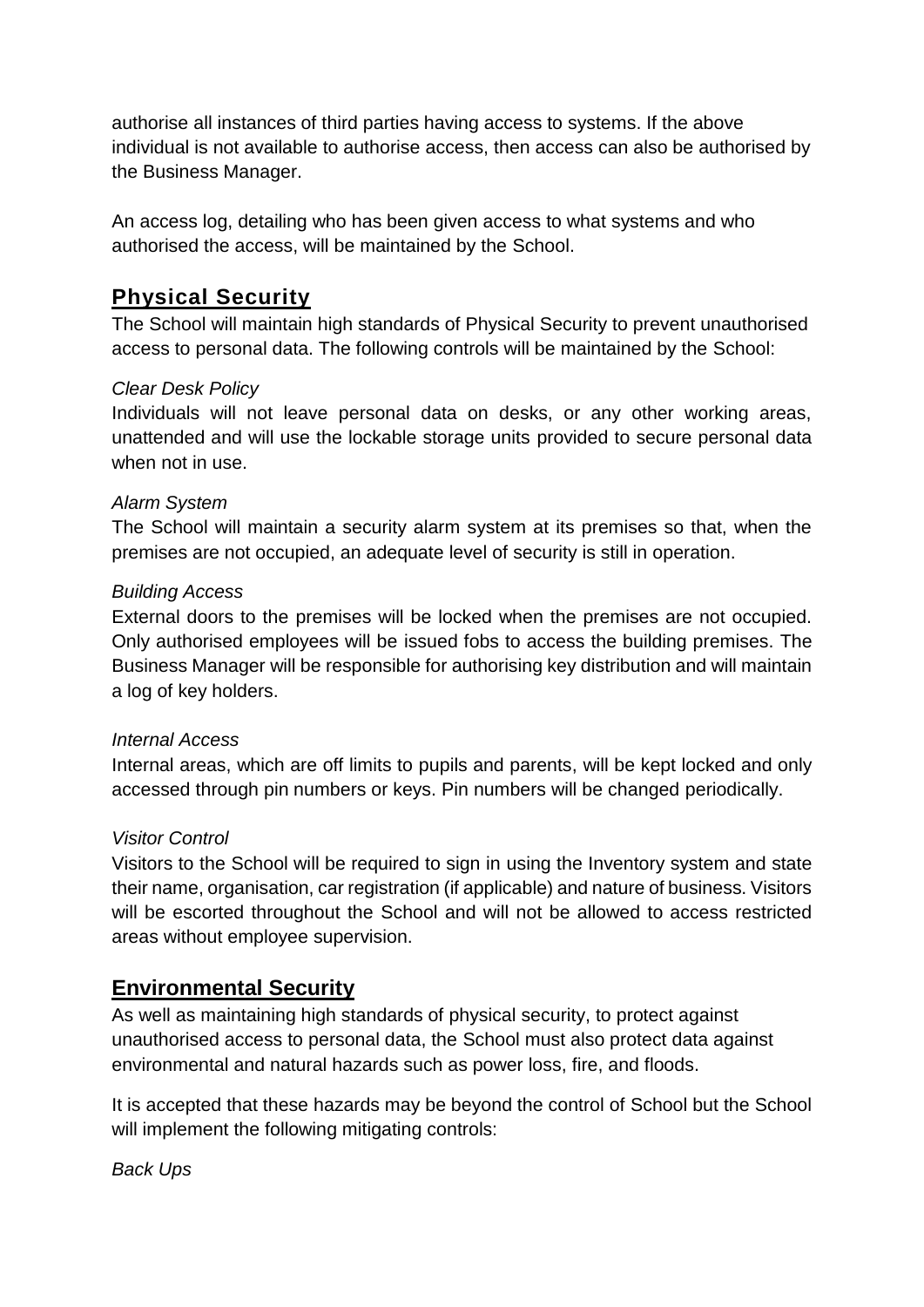The School will back up their electronic data and systems every night**.** These backups will be kept off site by an external provider. This arrangement will be governed by a data processing agreement. Should the School's electronic systems be compromised by an environmental or natural hazard then the School will be able to reinstate the data from the backup with minimal destruction.

#### *Fire Proof Cabinets*

The School will aim to only purchase lockable data storage cabinets that can withstand exposure to fires for a short period of time. This will protect paper records, held in the cabinets, from any minor fires that break out on the building premises.

## *Fire Doors*

Areas of the premises which contain paper records or core electronic equipment, such as server boxes, will be fitted with fire doors so that data contained within those areas will be protected, for a period of time, against any fires that break out on the premises. Fire doors must not be propped open unless automatic door releases are installed.

## *Fire Alarm System*

The School will maintain a fire alarm system at its premises to alert individuals of potential fires and so the necessary fire protocols can be followed.

# **Systems Security**

As well as physical security the School also protects against hazards to its IT network and electronic systems. It is recognised that the loss of, or damage to, IT systems could affect the School's ability to operate and could potentially endanger the lives of its Pupils.

The School will implement the following systems security controls in order to mitigate risks to electronic systems:

#### *Software Download Restrictions*

Employees must request authorisation from Primary Technology before downloading software on to the School's IT systems. Primary Technology will vet software to confirm its security certificate and ensure the software is not malicious. Primary Technology will retain a list of trusted software so that this can be downloaded on to individual desktops without disruption.

#### *Phishing Emails*

In order to avoid the School's computer systems from being compromised through phishing emails - employees are encouraged not to click on links that have been sent to them in emails when the source of that email is unverified. Employees will also take care when clicking on links from trusted sources in case those email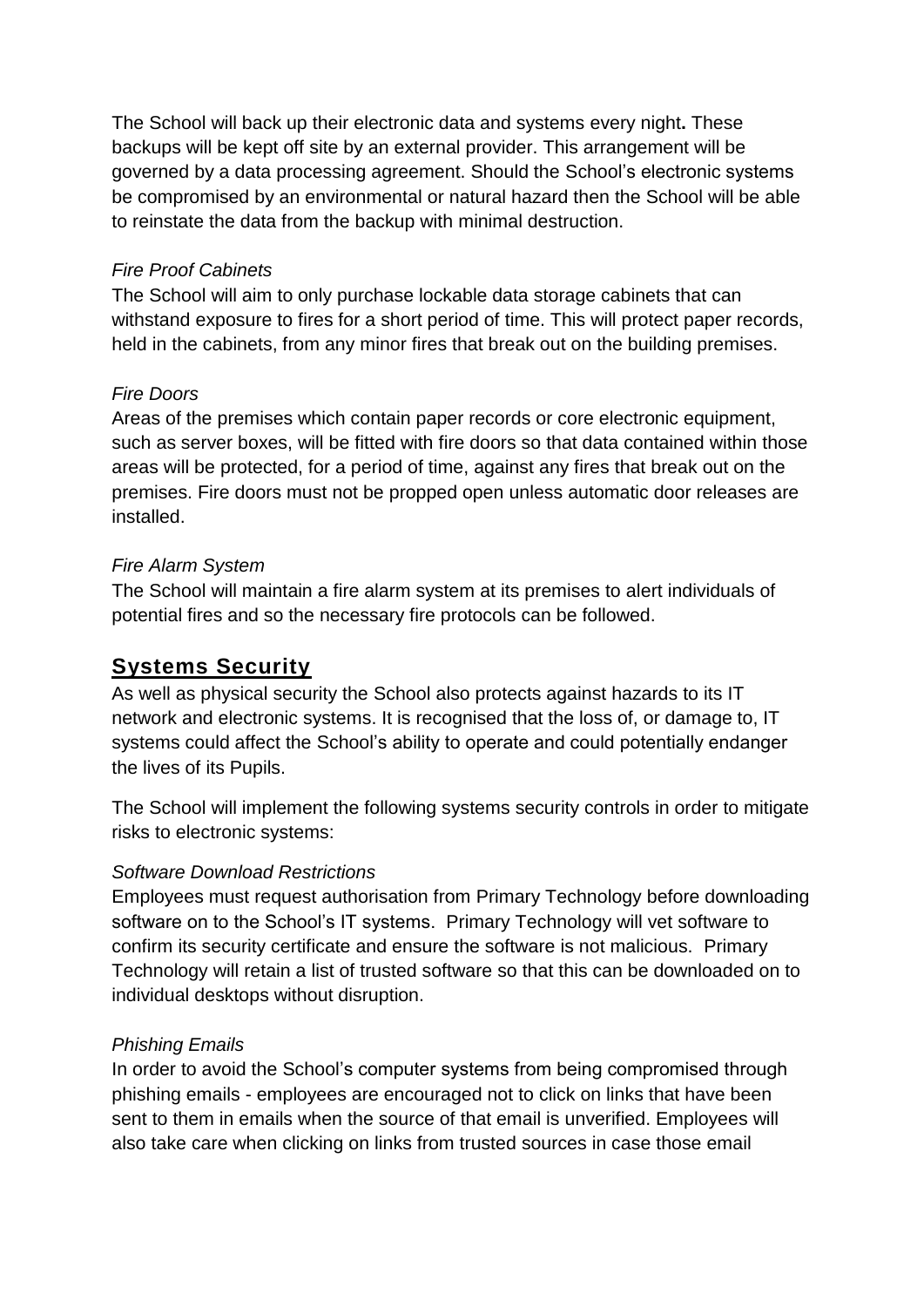accounts have been compromised. Employees will check with Primary Technology if they are unsure about the validity of an email.

#### *Firewalls and Anti-Virus Software*

The School will ensure that the firewalls and anti-virus software is installed on electronic devices and routers. The School will update the firewalls and anti-virus software when updates are made available and when advised to do so by Primary Technology. The School will review its firewalls and anti-virus software on an annual basis and decide if they are still fit for purpose.

#### *Shared Drives*

The School maintains a shared drive on its servers. Whilst employees are encouraged not to store personal data on the shared drive it is recognised that on occasion there will be a genuine business requirement to do so.

The shared drive will have restricted areas that only authorised employees can access. Shared drives will still be subject to the School's retention schedule.

# **Communications Security**

The transmission of personal data is a key business need and, when operated securely is a benefit to the School and pupils alike. However, data transmission is extremely susceptible to unauthorised and/or malicious loss or corruption. The School has implemented the following transmission security controls to mitigate these risks:

## *Sending Personal Data by post*

When sending personal data, excluding special category data, by post the School will use Royal Mail's standard postal service. Employees will double check addresses before sending and will ensure that the sending envelope does not contain any data which is not intended for the data subject.

## *Sending Special Category Data by post*

When sending special category data by post the School will use Royal Mail's Recorded postal service. Employees will double check addresses before sending and will ensure that the sending envelope does not contain any data which is not intended for the data subject. If the envelope contains information that is thought to be particularly sensitive then employees are advised to have the envelope double checked by a colleague.

#### *Sending Personal Data and Special Category Data by email*

The School will only send personal data and special category data by email if one or more of the following conditions are met:

Using a secure email transmission portal such as any comms or egress.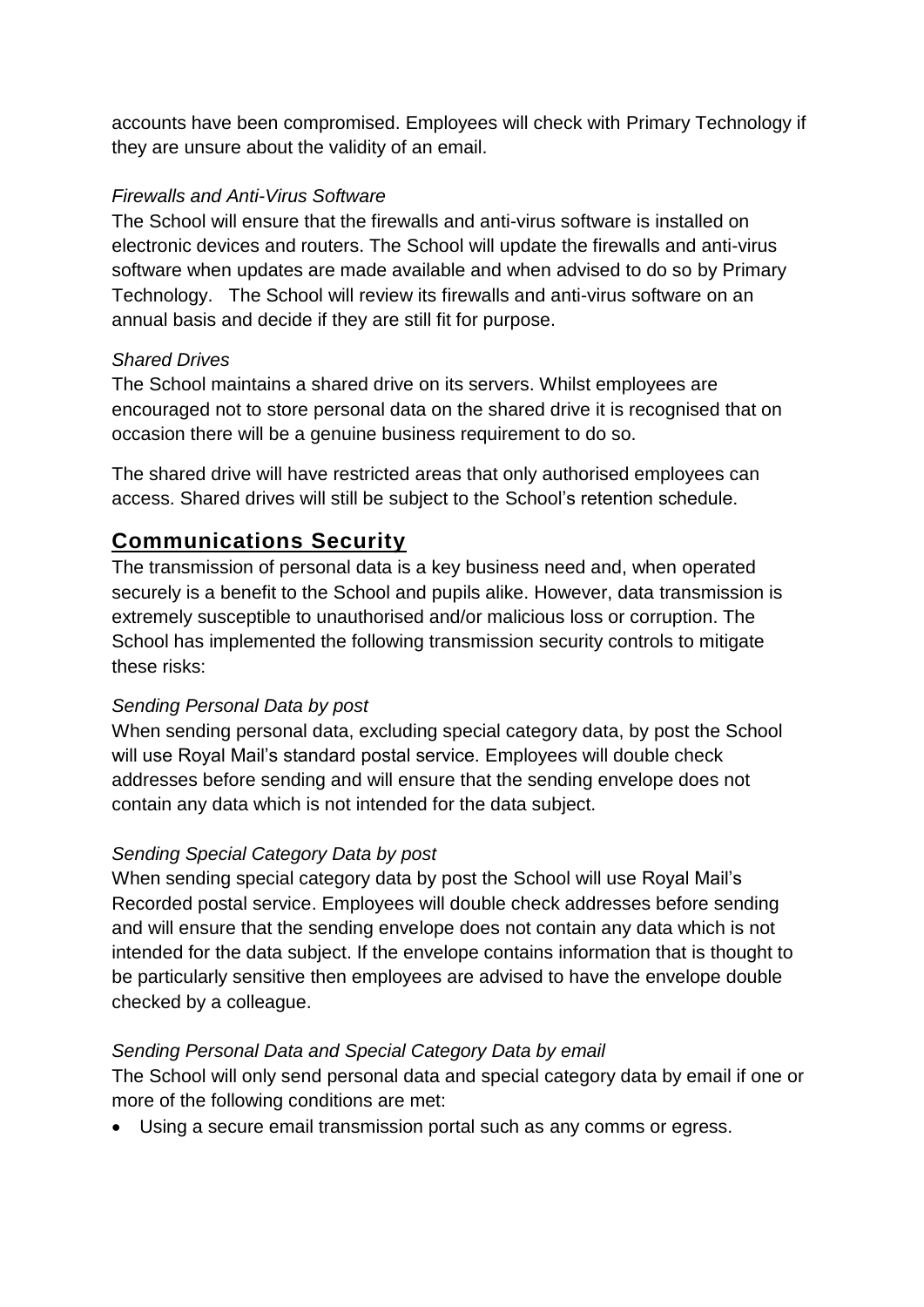Employees will always double check the recipient's email address to ensure that the email is being sent to the intended individual(s).

#### *Exceptional Circumstances*

In exceptional circumstance the School may wish to hand deliver, or use a direct courier, to ensure safe transmission of personal data. This could be because the personal data is so sensitive usual transmission methods would not be considered secure or because the volume of the data that needs to be transmitted is too big for usual transmission methods.

## *Using the BCC function*

When sending emails to a large number of recipients, such as a mail shot, or when it would not be appropriate for recipients to know each other's email addresses then School employees will utilise the Blind Copy (BCC) function.

# **Surveillance Security**

The School operates CCTV at its premises.

Due to the sensitivity of information that could collected as a result of this operation, the School has a separate policy which governs the use of CCTV. This policy has been written in accordance with the ICO's Surveillance Code of School.

# **Remote Working**

It is understood that on some occasion employees of the School will need to work at home or away from the School premises. If this is the case then the employees will adhere to the following controls:

## *Lockable Storage (if available)*

If employees are working at home they will keep personal data and School equipment safe from loss or theft

Employees must not keep personal data or School equipment unsupervised at home for extended periods of time (for example when the employee goes on holiday).

Employees must not keep personal data or School equipment in cars if unsupervised.

## *Private Working Area*

Employees must not work with personal data in areas where other individuals could potentially view or even copy the personal data (for example on public transport).

Employees should also take care to ensure that other household members do not have access to personal data and do not use School equipment for their own personal use.